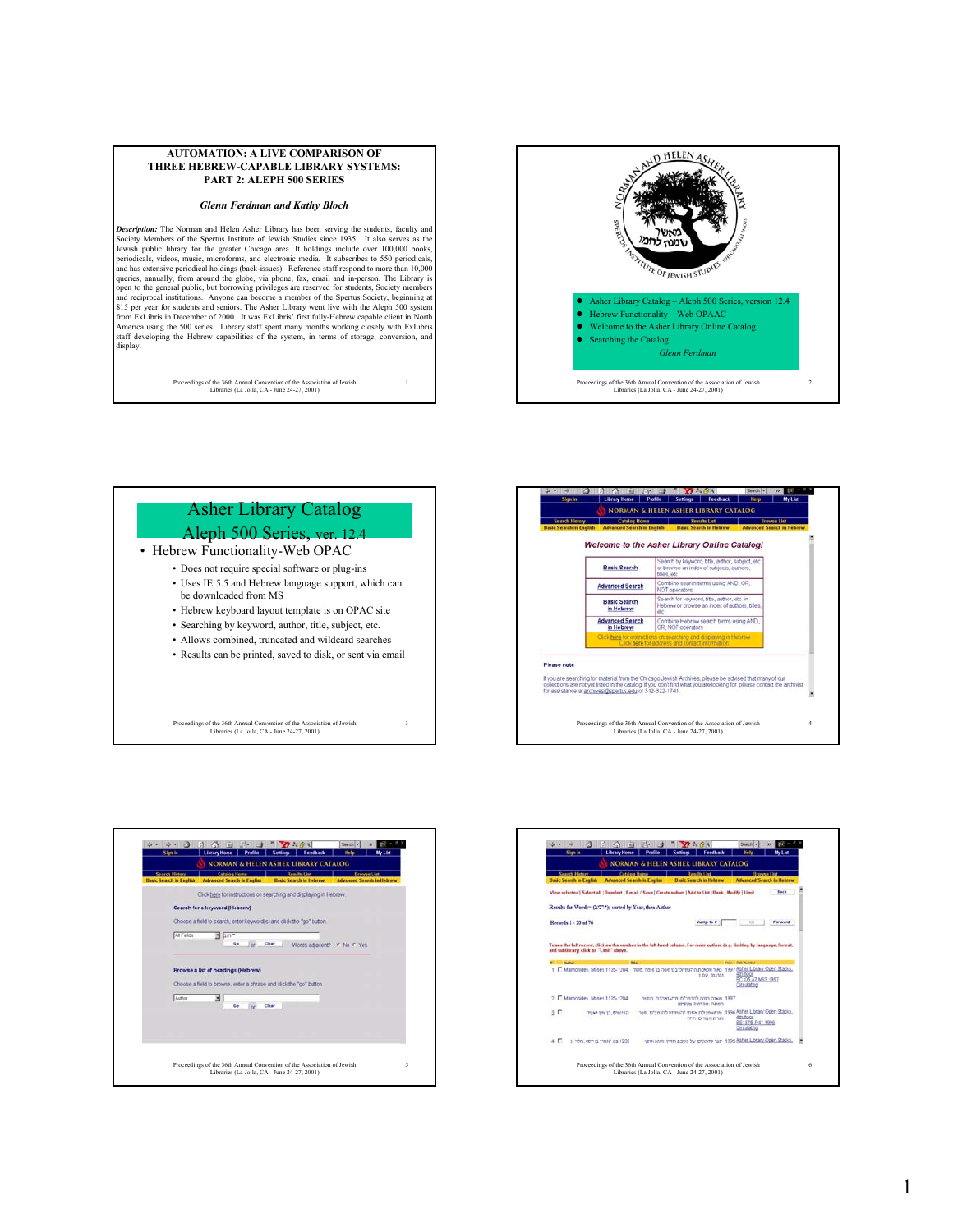









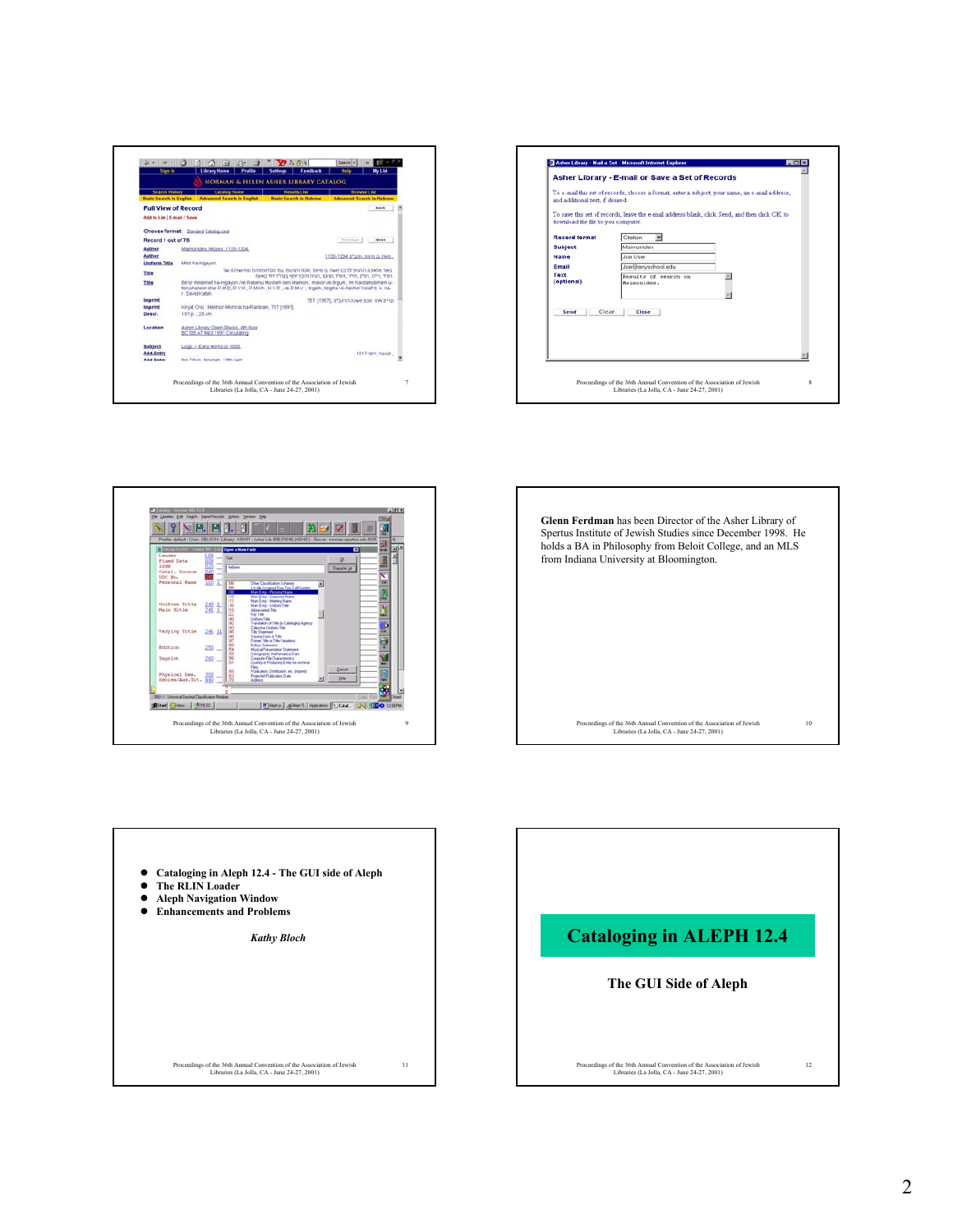









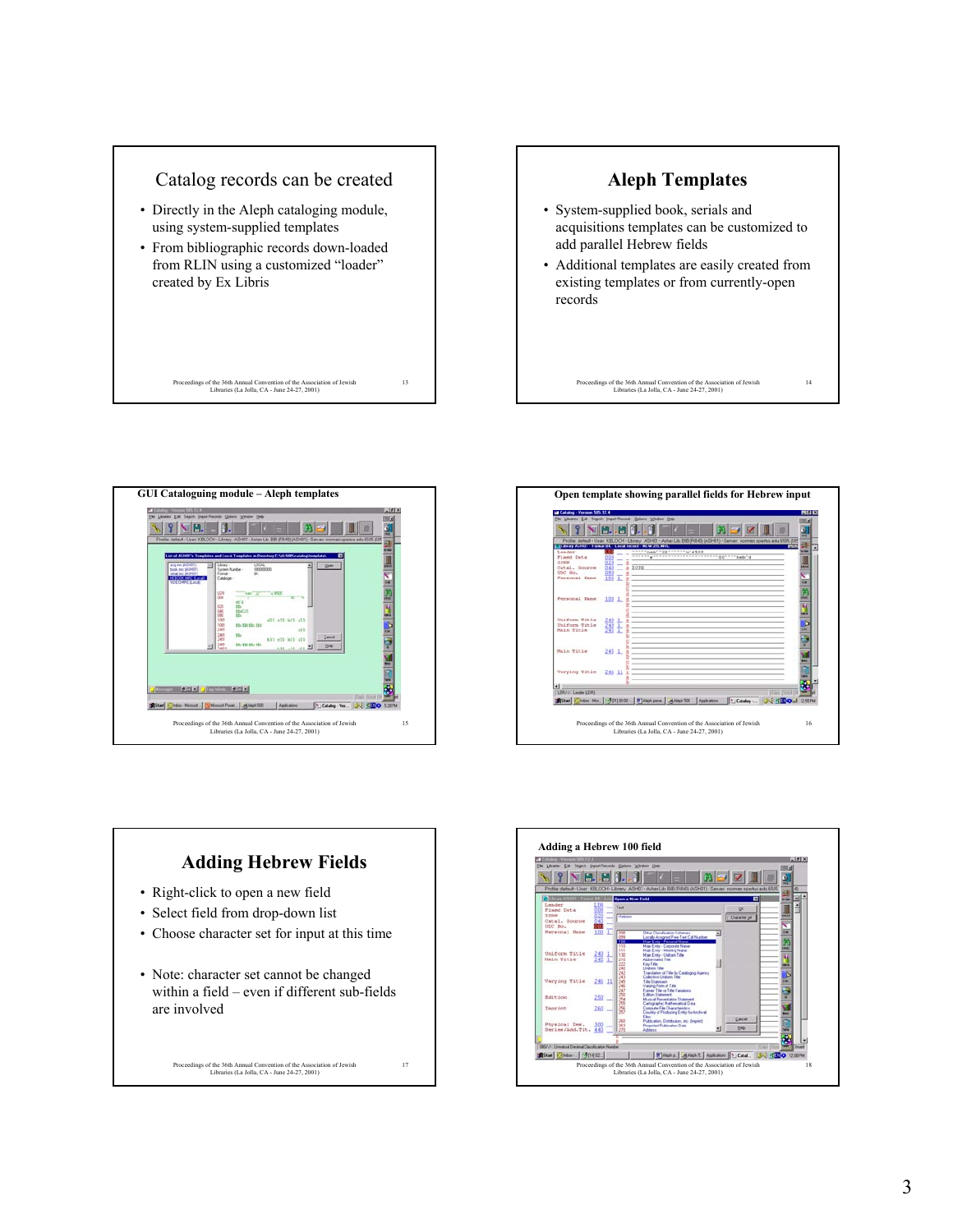## **Changes to Hebrew Input in Aleph version 14.2**

- Selection of the alphabet in the "Open New Field" window merely chooses the directionality of the input
- Must select a floating keyboard for input of a specific alphabet – each character must be entered by "point-and-click", then pasted into the field
- Can change character sets within sub-fields, as well as within a field (so we are told)

19

Proceedings of the 36th Annual Convention of the Association of Jewish Libraries (La Jolla, CA - June 24-27, 2001)

**In version 12.4, the floating keyboard is used to insert diacritics.**









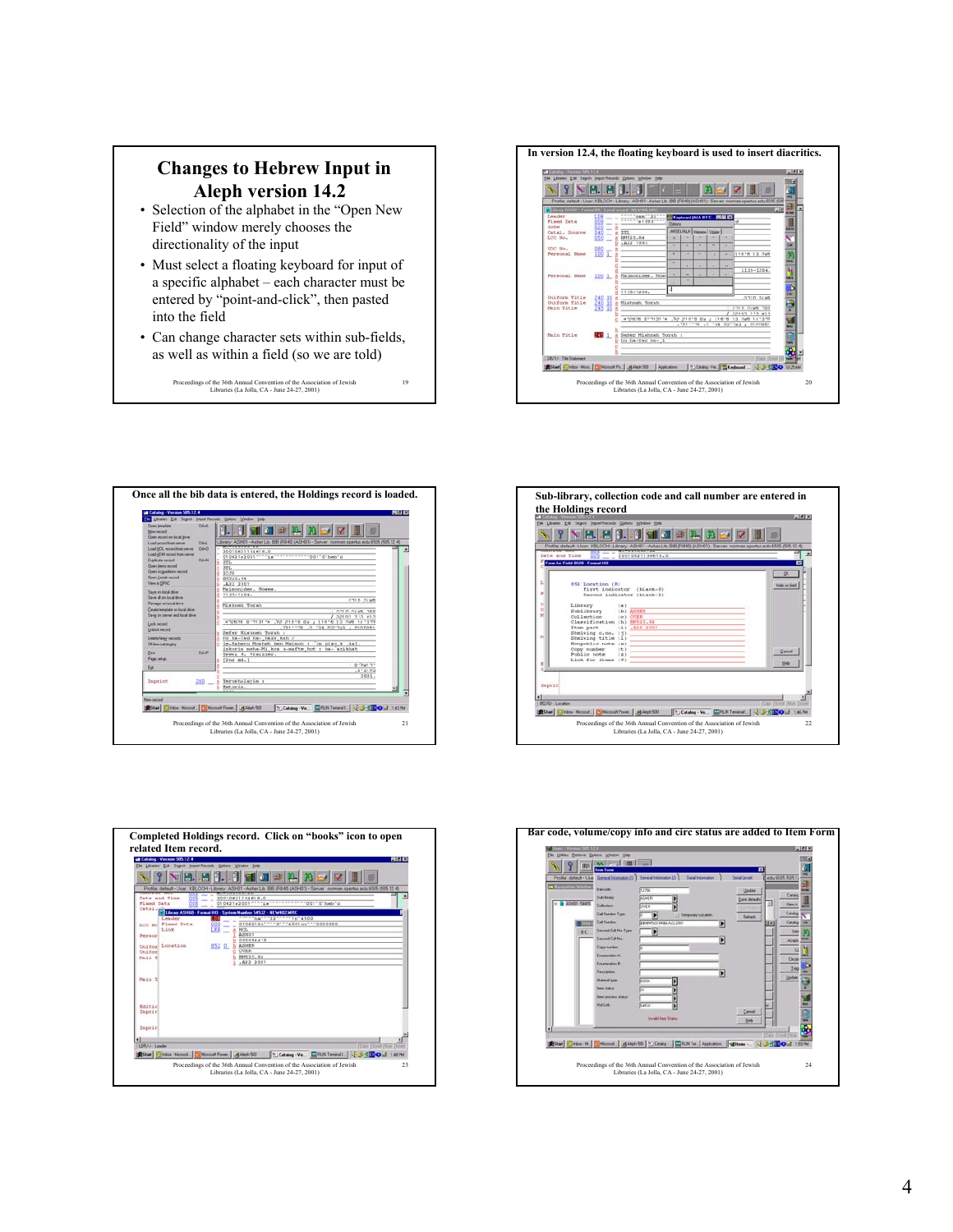



# Proceedings of the 36th Annual Convention of the Association of Jewish Libraries (La Jolla, CA - June 24-27, 2001) 27 **Using the RLIN Loader** • Derive record from RLIN, adding location code and bar code number • Use RLIN "PUT" command to transfer record to local server • Background process brings record into the catalog almost immediately



Proceedings of the 36th Annual Convention of the Association of Jewish Libraries (La Jolla, CA - June 24-27, 2001)